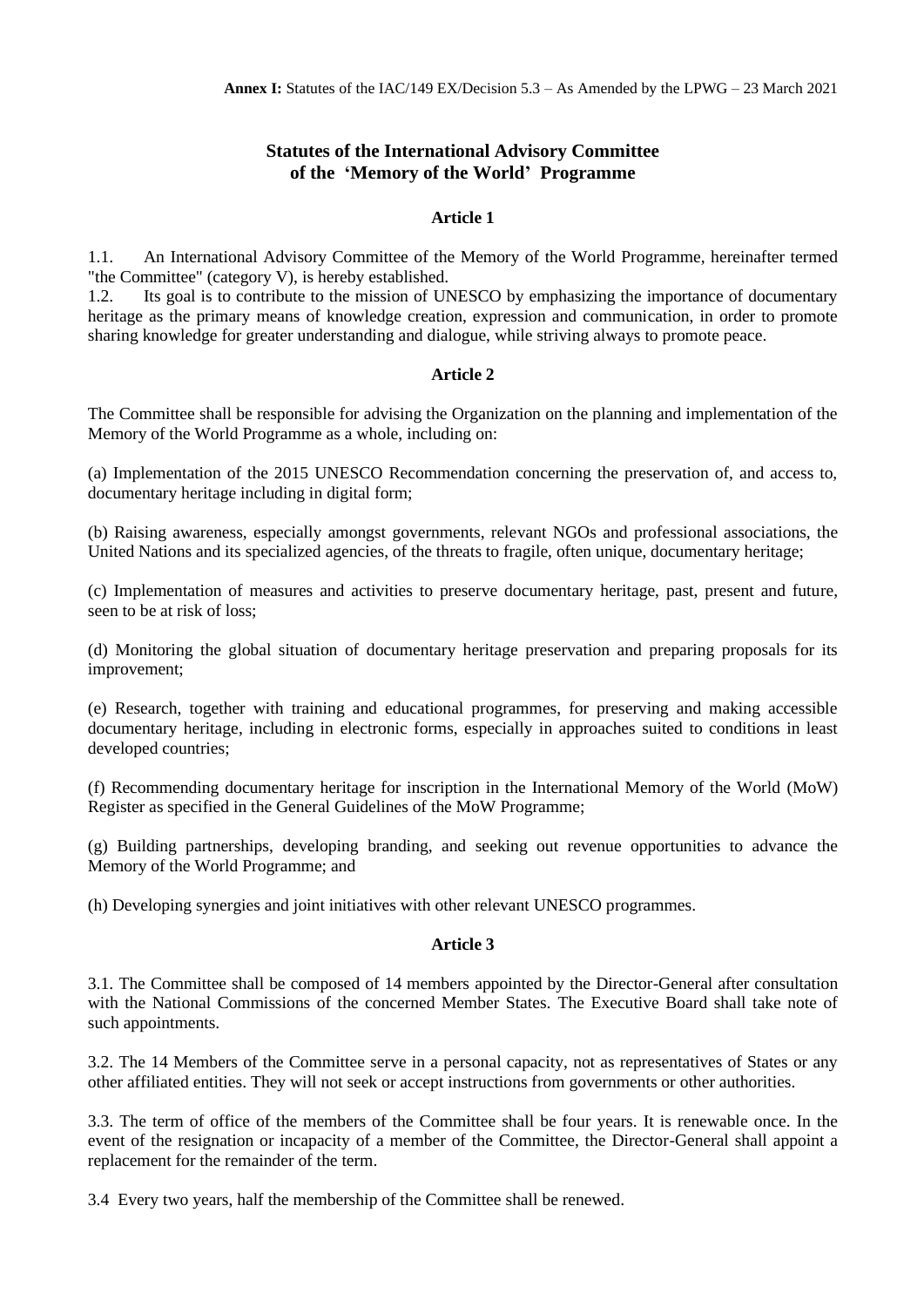3.5. The members of the Committee shall be chosen for their expertise in safeguarding documentary heritage, taking due account of geographical and gender representation, and in such a way as to represent the various disciplines and schools of thought prevalent in this field within Member States and in the main international professional organizations.

3.6. In addition to the 14 members mentioned in Article 3.1, the Director-General may invite to meetings of the Committee individuals whose duties and qualifications make them suitable for assisting the Committee in its task. They shall not have the right to vote.

#### **Article 4**

4.1 The Director-General shall convene the Committee in ordinary session at least once every two years and shall fix the date and place. The Director-General may convene extraordinary sessions and shall fix the date and place.

4.2 The Director-General will be represented at all ordinary and extraordinary sessions.

4.3. At the opening of each ordinary session, the Committee shall elect a Chairperson, three Vice-Chairpersons and a Rapporteur who shall constitute the Bureau of the Committee and shall remain in office until the opening of the following ordinary session.

4.4. The Director-General shall convene the Bureau as deemed necessary in consultation with the Chairperson and be represented at its meetings.

4.4. The Secretariat of the Committee shall be provided by the UNESCO Memory of the World (MoW) Secretariat.

## **Article 5**

5.1. Member States and Associate Members of UNESCO may send observers to sessions of the Committee.

5.2. The United Nations and other organizations of the United Nations system with which UNESCO has concluded mutual representation agreements may be represented at sessions of the Committee.

5.3. The Director-General may extend invitations to send observers to sessions of the Committee to:

(a) organizations of the United Nations system with which UNESCO has not concluded mutual representation agreements;

(b) intergovernmental organizations;

(c) international non-governmental organizations, in accordance with the Directives concerning UNESCO's partnership with non-governmental organizations; and

(d) related programme areas and committees of UNESCO.

#### **Article 6**

6.1. The Committee shall establish its Rules of Procedure in accordance with Article 54 of the Regulations for the general classification of the various categories of meetings convened by UNESCO.

6.2. The Committee shall establish its Code of Ethics.

6.3. The Director-General shall draw up the agenda of the sessions of the Committee after consultation with the Chairperson of the Committee.

6.4. After each session, the Committee shall present a report on its work and its recommendations to the Director-General. The Director-General shall inform the Executive Board of the results of the Committee's proceedings.